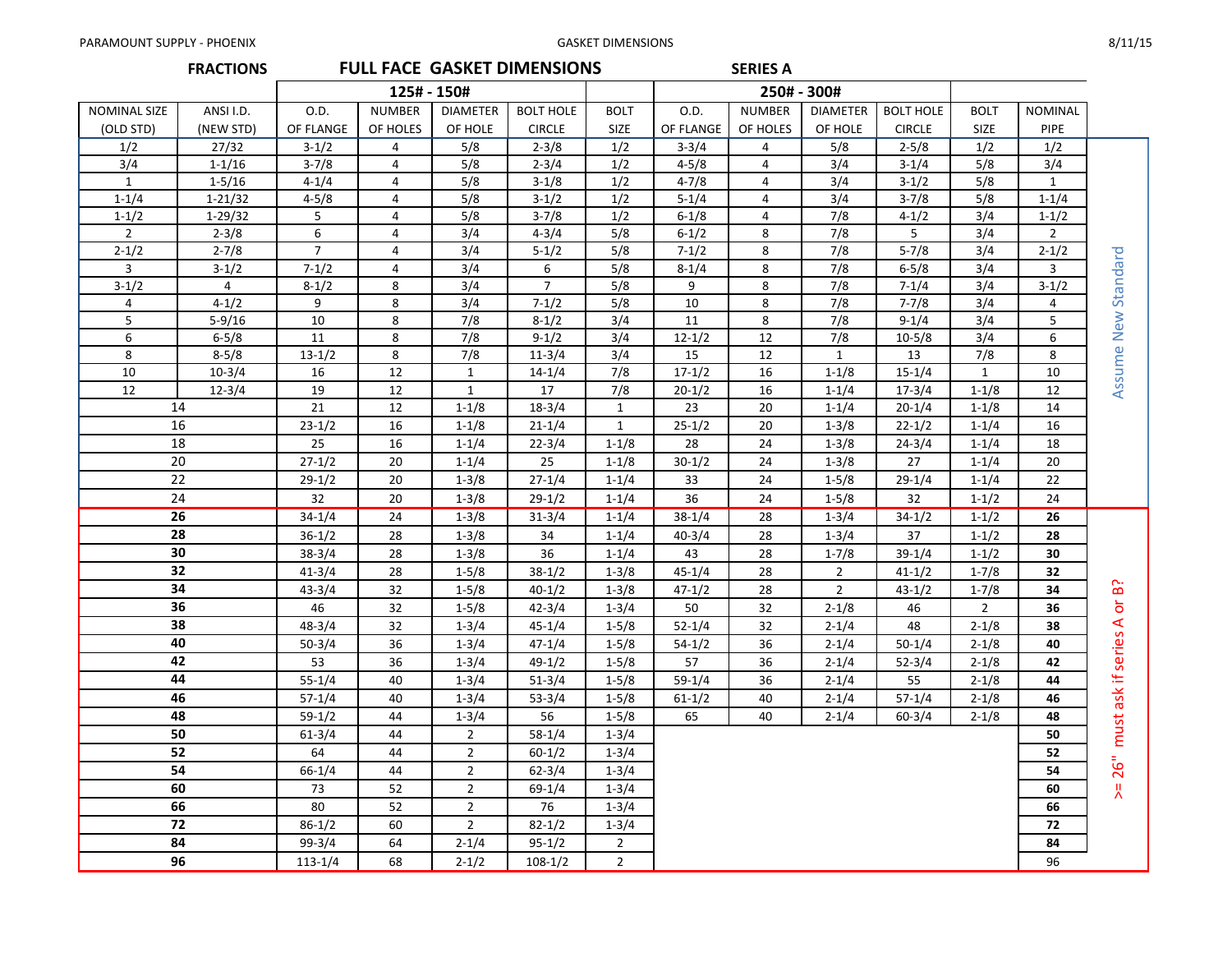## **RING GASKET DIMENSIONS**

|                | <b>FRACTIONS</b> |                | <b>STD RING SIZES 125# TO 2500#</b> |                |            |            | <b>SERIES A</b> |            |                     |
|----------------|------------------|----------------|-------------------------------------|----------------|------------|------------|-----------------|------------|---------------------|
| NOMINAL PIPE   | ANSI             | 125# - 150#    | 250# - 300#                         | 400#           | 600#       | 900#       | 1500#           | 2500#      |                     |
| SIZE (OLD STD) | I.D.             | O.D.           | O.D.                                | 0.D.           | O.D.       | O.D.       | O.D.            | O.D.       |                     |
|                | (NEW STD)        |                |                                     |                |            |            |                 |            |                     |
| 1/2            | 27/32            | $1 - 7/8$      |                                     | $2 - 1/8$      |            |            | $2 - 1.2$       | $2 - 3/4$  |                     |
| 3/4            | $1 - 1/16$       | $2 - 1/4$      |                                     | $2 - 5/8$      |            |            | $2 - 3/4$       | 3          |                     |
| $\mathbf{1}$   | $1 - 5/16$       | $2 - 5/8$      |                                     | $2 - 7/8$      |            |            | $3-1/8$         | $3 - 3/8$  |                     |
| $1 - 1/8$      | $1 - 21/32$      | $\overline{3}$ |                                     | $3 - 1/4$      |            |            | $3-1/2$         | $4 - 1/8$  |                     |
| $1 - 1/2$      | $1-29/32$        | $3 - 3/8$      |                                     | $3 - 3/4$      |            |            | $3 - 7/8$       | $4 - 5/8$  |                     |
| $2^{\circ}$    | $2 - 3/8$        | $4 - 1/8$      |                                     | $4 - 3/8$      |            |            | $5 - 5/8$       | $5 - 3/4$  |                     |
| $2 - 1/2$      | $2 - 7/8$        | $4 - 7/8$      |                                     | $5 - 1/8$      |            |            | $6 - 1/2$       | $6 - 5/8$  |                     |
| $\mathbf{3}$   | $3-1/2$          | $5 - 3/8$      |                                     | $5 - 7/8$      |            |            | $6 - 5/8$       | $7 - 3/4$  |                     |
| $3-1/2$        | $\overline{a}$   | $6 - 3/8$      | $6 - 1/2$                           |                | $6 - 3/8$  |            |                 |            | Assume New Standard |
| 4              | $4 - 1/2$        | $6 - 7/8$      | $7 - 1/8$                           | $\overline{7}$ | $7 - 5/8$  | $8 - 1/8$  | $8 - 1/4$       | $9 - 1/4$  |                     |
| 5              | $5-9/16$         | $7 - 3/4$      | $8-1/2$                             | $8 - 3/8$      | $9-1/2$    | $9 - 3/4$  | 10              | 11         |                     |
| 6              | $6 - 5/8$        | $8 - 3/4$      | $9 - 7/8$                           | $9 - 3/4$      | $10 - 12$  | $11 - 3/8$ | $11 - 1/8$      | $12 - 1/2$ |                     |
| 8              | $8 - 5/8$        | 11             | 11                                  | $12 - 1/8$     | 12         | $14 - 1/4$ | $13 - 7/8$      | $15 - 1/4$ |                     |
| 10             | $10-3/4$         | $13-3/8$       | $14 - 1/4$                          | $14 - 1/8$     | $15 - 3/4$ |            | $17-1/8$        | $18-3/4$   |                     |
| 12             | $12 - 3/4$       | $16 - 1/8$     | $16 - 5/8$                          | $16 - 1/2$     | 18         | $19 - 5/8$ | $20 - 1/2$      | $21 - 5/8$ |                     |
|                | 14               | $17 - 3/4$     | $19-1/8$                            | 19             | $19 - 3/8$ | $20 - 1/2$ | $22 - 7/8$      |            |                     |
|                | 16               | $20 - 1/4$     | $21 - 1/8$                          | $21 - 1/8$     | $22 - 1/4$ | $22 - 5/8$ | $25 - 1/4$      |            |                     |
|                | 18               | $21 - 5/8$     | $23-1/2$                            | $23 - 2/8$     | $24 - 1/8$ | $25-1/8$   | $27 - 3/4$      |            |                     |
|                | 20               | $23 - 7/8$     | $25 - 3/4$                          | $25 - 1/2$     | $26 - 7/8$ | $27 - 1/2$ | $29 - 3/4$      |            |                     |
|                | 22               | 26             |                                     | $27 - 5/8$     | $28 - 7/8$ |            |                 |            |                     |
|                | 24               | $28 - 1/4$     | $30-1/2$                            | $30 - 1/4$     | $31 - 1/8$ | 33         | $35 - 1/2$      |            |                     |
|                | $\overline{26}$  | $30-1/2$       | $32 - 7/8$                          | $32 - 3/4$     | $34 - 1/8$ | $34 - 3/4$ |                 |            |                     |
|                | 28               | $32 - 3/4$     | $35 - 3/8$                          | $35 - 1/8$     | 36         | $37 - 1/4$ |                 |            |                     |
|                | 30               | $34 - 3/4$     | $37 - 1/2$                          | $37 - 1/4$     | $38 - 1/4$ | $39 - 3/4$ |                 |            |                     |
|                | 32               | 37             | $39 - 5/8$                          | $39-1/2$       | $40 - 1/4$ | $41 - 1/4$ |                 |            | ခြ                  |
|                | 34               | 39             | $41 - 5/8$                          | $41 - 1/2$     | $42 - 1/4$ | $44 - 3/4$ |                 |            | ð                   |
|                | 36               | $41 - 1/4$     |                                     | 44             | $44 - 1/2$ | $47 - 3/4$ |                 |            | ⋖                   |
|                | 38               | $43 - 5/8$     | $45 - 7/8$                          |                |            |            |                 |            |                     |
|                | 40               | $45 - 5/8$     | $48 - 1/8$                          |                |            |            |                 |            | must ask if series  |
|                | 42               | $47 - 7/8$     | $50-3/4$                            |                |            |            |                 |            |                     |
|                | 44               | $50 - 1/8$     | $52 - 7/8$                          |                |            |            |                 |            |                     |
|                | 46               | $52 - 1/8$     | $55 - 1/8$                          |                |            |            |                 |            |                     |
|                | 48               | $54 - 3/4$     | $58-3/4$                            |                |            |            |                 |            |                     |
|                | 50               | $56 - 3/8$     |                                     |                |            |            |                 |            |                     |
|                | 52               | $58 - 5/8$     |                                     |                |            |            |                 |            |                     |
|                | 54               | $60 - 7/8$     |                                     |                |            |            |                 |            | 26"                 |
|                | 60               | $67 - 3/8$     |                                     |                |            |            |                 |            | Λ                   |
|                | 660              | $74-1/8$       |                                     |                |            |            |                 |            |                     |
|                | 72               | $80 - 5/8$     |                                     |                |            |            |                 |            |                     |
|                | 84               | $93 - 3/8$     |                                     |                |            |            |                 |            |                     |
|                | 96               | $106 - 1/8$    |                                     |                |            |            |                 |            |                     |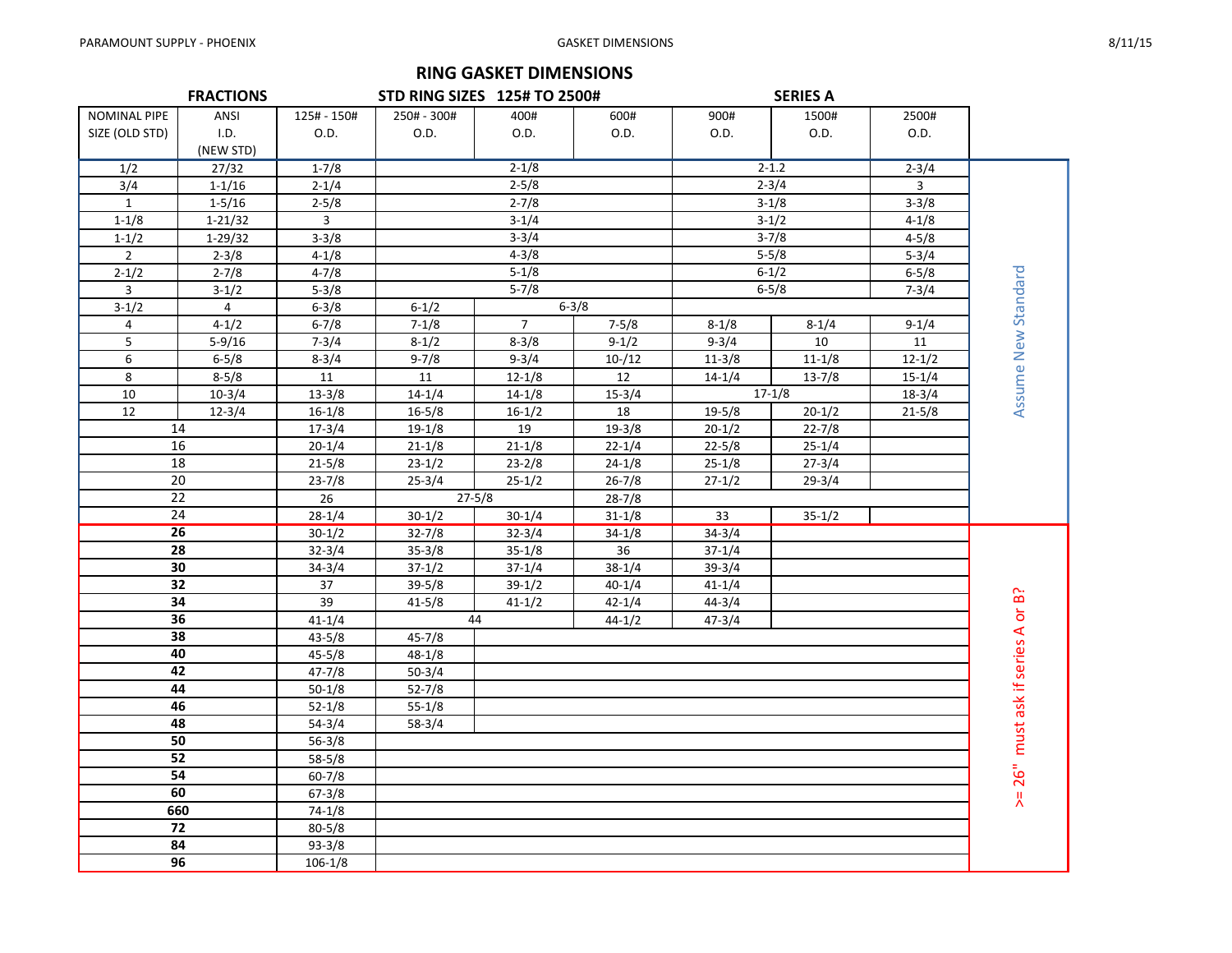| PARAMOUNT SUPPLY - PHOENIX |                |           |               |                 |                                    | <b>GASKET DIMENSIONS</b> |           |                 |                 |                  |             | 8/11/15                   |
|----------------------------|----------------|-----------|---------------|-----------------|------------------------------------|--------------------------|-----------|-----------------|-----------------|------------------|-------------|---------------------------|
|                            | <b>DECIMAL</b> |           |               |                 | <b>FULL FACE GASKET DIMENSIONS</b> |                          |           | <b>SERIES A</b> |                 |                  |             |                           |
|                            |                |           |               | 125# - 150#     |                                    |                          |           |                 | 250# - 300#     |                  |             |                           |
| NOMINAL SIZE               | ANSI I.D.      | O.D.      | <b>NUMBER</b> | <b>DIAMETER</b> | <b>BOLT HOLE</b>                   | <b>BOLT</b>              | O.D.      | <b>NUMBER</b>   | <b>DIAMETER</b> | <b>BOLT HOLE</b> | <b>BOLT</b> |                           |
| (OLD STD)                  | (NEW STD)      | OF FLANGE | OF HOLES      | OF HOLE         | <b>CIRCLE</b>                      | <b>SIZE</b>              | OF FLANGE | OF HOLES        | OF HOLE         | <b>CIRCLE</b>    | <b>SIZE</b> |                           |
| 0.500                      | 0.844          | 3.500     | 4             | 0.625           | 2.375                              | 0.500                    | 3.750     | 4               | 0.625           | 2.625            | 0.500       |                           |
| 0.750                      | 1.063          | 3.875     | 4             | 0.625           | 2.750                              | 0.625                    | 4.625     | 4               | 0.750           | 3.250            | 0.625       |                           |
| 1.000                      | 1.313          | 4.250     | 4             | 0.625           | 3.125                              | 0.625                    | 4.875     | 4               | 0.750           | 3.500            | 0.625       |                           |
| 1.250                      | 1.656          | 4.625     | 4             | 0.625           | 3.500                              | 0.625                    | 5.250     | 4               | 0.750           | 3.875            | 0.625       |                           |
| 1.500                      | 1.906          | 5.000     | 4             | 0.625           | 3.875                              | 0.750                    | 6.125     | 4               | 0.875           | 4.500            | 0.750       |                           |
| 2.000                      | 2.375          | 6.000     | 4             | 0.750           | 4.750                              | 0.750                    | 6.500     | 8               | 0.875           | 5.000            | 0.750       |                           |
| 2.500                      | 2.875          | 7.000     | 4             | 0.750           | 5.500                              | 0.750                    | 7.500     | 8               | 0.875           | 5.875            | 0.750       |                           |
| 3.000                      | 3.500          | 7.500     | 8             | 0.750           | 6.000                              | 0.750                    | 8.250     | 8               | 0.875           | 6.625            | 0.750       | Standard                  |
| 3.500                      | 4.000          | 8.500     | 8             | 0.750           | 7.000                              | 0.750                    | 9.000     | 8               | 0.875           | 7.250            | 0.750       |                           |
| 4.000                      | 4.500          | 9.000     | 8             | 0.750           | 7.500                              | 0.750                    | 10.000    | 8               | 0.875           | 7.875            | 0.750       |                           |
| 5.000                      | 5.563          | 10.000    | 8             | 0.875           | 8.500                              | 0.750                    | 11.000    | 8               | 0.875           | 9.250            | 0.750       | New                       |
| 6.000                      | 6.625          | 11.000    | 8             | 0.875           | 9.500                              | 0.750                    | 12.500    | 12              | 0.875           | 10.625           | 0.750       |                           |
| 8.000                      | 8.625          | 13.500    | 12            | 0.875           | 11.750                             | 0.750                    | 15.000    | 12              | 1.000           | 13.000           | 0.875       |                           |
| 10.000                     | 10.750         | 16.000    | 12            | 1.000           | 14.250                             | 0.875                    | 17.500    | 16              | 1.125           | 15.250           | 1.000       | Assume                    |
| 12.000                     | 12.750         | 19.000    | 12            | 1.000           | 17.000                             | 0.875                    | 20.500    | 16              | 1.250           | 17.750           | 1.125       |                           |
|                            | 14             | 21.900    | 12            | 1.125           | 18.750                             | 1.000                    | 23.000    | 20              | 1.250           | 20.250           | 1.125       |                           |
| 16                         |                | 23.500    | 16            | 1.125           | 21.250                             | 1.000                    | 25.500    | 20              | 1.375           | 22.500           | 1.250       |                           |
| 18                         |                | 25.000    | 16            | 1.250           | 22.750                             | 1.125                    | 28.000    | 24              | 1.375           | 24.750           | 1.250       |                           |
|                            | 20             | 27.500    | 20            | 1.250           | 25.000                             | 1.125                    | 30.500    | 24              | 1.375           | 27.000           | 1.250       |                           |
|                            | 22             | 29.500    | 20            | 1.375           | 27.250                             | 1.250                    | 33.000    | 24              | 1.625           | 29.250           | 1.250       |                           |
|                            | 24             | 32.000    | 20            | 1.375           | 29.500                             | 1.250                    | 36.000    | 24              | 1.625           | 32.000           | 1.500       |                           |
|                            | 26             | 34.250    | 24            | 1.375           | 31.750                             | 1.250                    | 38.250    | 28              | 1.750           | 34.500           | 1.500       |                           |
|                            | 28             | 36.500    | 28            | 1.375           | 34.000                             | 1.250                    | 40.750    | 28              | 1.750           | 37.000           | 1.500       |                           |
|                            | 30             | 38.750    | 28            | 1.375           | 36.000                             | 1.250                    | 43.000    | 28              | 1.875           | 39.250           | 1.500       |                           |
|                            | 32             | 41.750    | 28            | 1.625           | 38.500                             | 1.375                    | 45.250    | 28              | 2.000           | 41.500           | 1.875       | $\sim$                    |
|                            | 34             | 43.750    | 32            | 1.625           | 40.500                             | 1.375                    | 47.500    | 28              | 2.000           | 43.500           | 1.875       | $\bf{D}$                  |
|                            | 36             | 46.000    | 32            | 1.625           | 42.750                             | 1.750                    | 50.000    | 32              | 2.125           | 46.000           | 2.000       | ŏ                         |
|                            | 38             | 48.750    | 32            | 1.750           | 45.250                             | 1.625                    | 52.250    | 32              | 2.250           | 48.000           | 2.125       | $\blacktriangleleft$<br>S |
|                            | 40             | 50.750    | 36            | 1.750           | 47.250                             | 1.625                    | 54.500    | 36              | 2.250           | 50.250           | 2.125       | serie                     |
|                            | 42             | 53.000    | 36            | 1.750           | 49.500                             | 1.625                    | 57.000    | 36              | 2.250           | 52.750           | 2.125       |                           |
|                            | 44             | 55.250    | 40            | 1.750           | 51.750                             | 1.625                    | 59.250    | 36              | 2.250           | 55.000           | 2.125       | $\pm$                     |
|                            | 46             | 57.250    | 40            | 1.750           | 53.750                             | 1.625                    | 61.500    | 40              | 2.250           | 57.250           | 2.125       | $\frac{1}{\infty}$<br>ā   |
|                            | 48             | 59.500    | 44            | 1.750           | 56.000                             | 1.625                    | 65.000    | 40              | 2.250           | 60.750           | 2.125       |                           |
|                            | 50             | 61.750    | 44            | 2.000           | 58.250                             | 1.750                    |           |                 |                 |                  |             | must                      |
|                            | 52             | 64.000    | 44            | 2.000           | 60.500                             | 1.750                    |           |                 |                 |                  |             |                           |
|                            | 54             | 66.250    | 44            | 2.000           | 62.750                             | 1.750                    |           |                 |                 |                  |             | $\bar{5}$<br>$\sim$       |
|                            | 60             | 73.000    | 52            | 2.000           | 69.250                             | 1.750                    |           |                 |                 |                  |             | 뿠                         |
|                            | 66             | 80.000    | 52            | 2.000           | 76.000                             | 1.750                    |           |                 |                 |                  |             |                           |
|                            | 72             | 86.500    | 60            | 2.000           | 82.500                             | 1.750                    |           |                 |                 |                  |             |                           |
|                            | 84             | 99.750    | 64            | 2.250           | 95.500                             | 2.000                    |           |                 |                 |                  |             |                           |
|                            | 96             | 113.250   | 68            | 2.500           | 108.500                            | 2.000                    |           |                 |                 |                  |             |                           |
|                            |                |           |               |                 |                                    |                          |           |                 |                 |                  |             |                           |